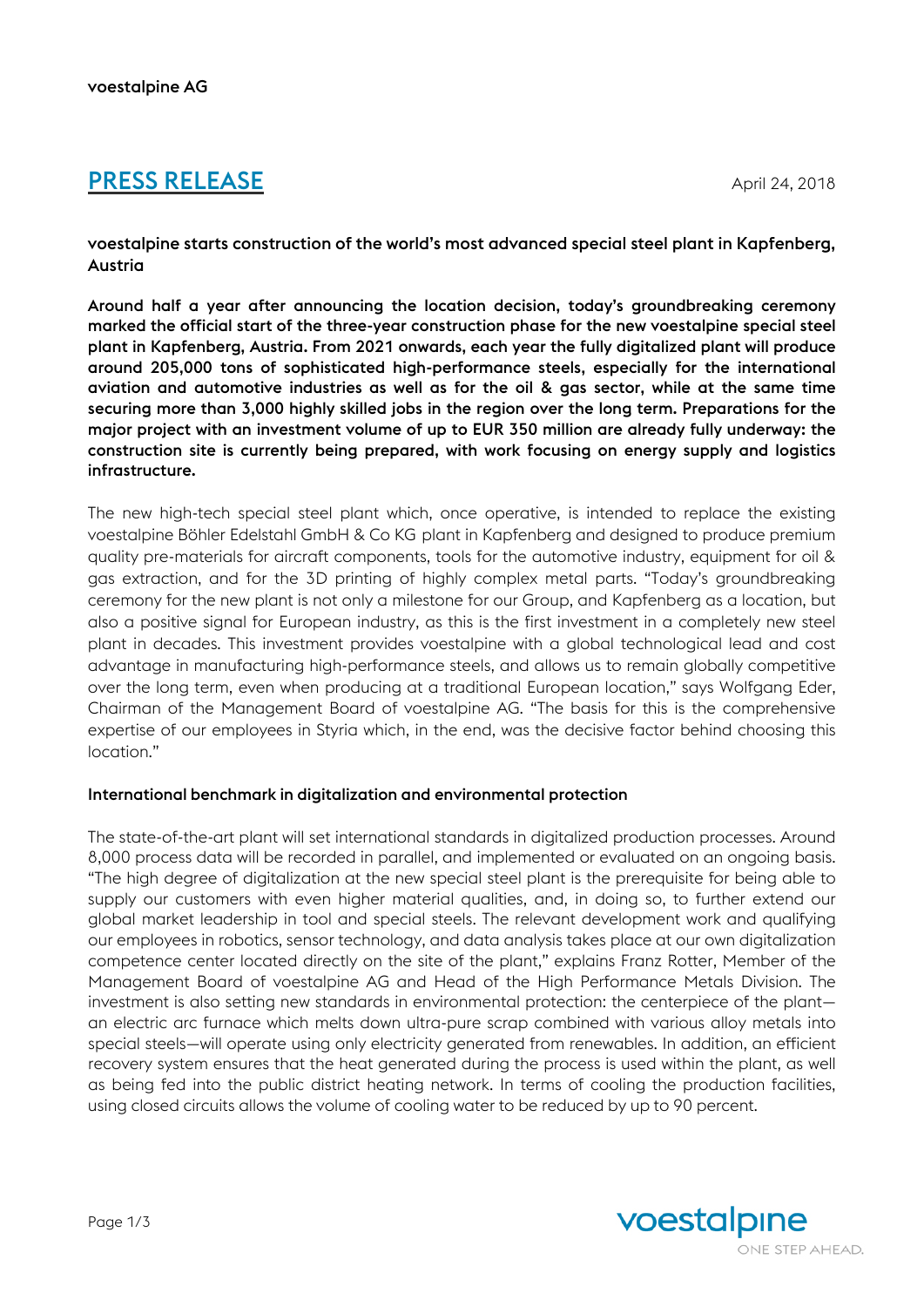## Structural preparations forging ahead

The site preparations for construction of the new production facility, on an existing plot adjacent to the work's premises which is roughly the size of six soccer fields (around 50,000 m²), have been underway since fall 2017. This includes leveling the construction site, supplying the power in the form of two substations, and constructing access roads and assembly areas. The first contracts for hall construction and plant engineering are scheduled to be awarded this summer. Installation of the equipment is planned from 2019 onwards. The three-year construction phase will itself create up to 1,000 temporary jobs at the site.

## Major project creating significant value

With an investment volume of around EUR 350 million, the voestalpine project is having a significant economic impact: as an *IWI* study carried out in September 2017 shows, during the construction phase alone (2018–2021), about EUR 240 million of gross value will be generated nationally, EUR 145 million of which in Styria. All in all, the production value resulting from the project amounts to a total of around EUR 575 million (of which in Styria: EUR 375 million). The project indirectly secures 3,500 jobs in Austria during the construction phase, more than half of them in Styria.

## High Performance Metals Division

The voestalpine AG's High Performance Metals Division is focused on producing and processing high-performance materials and customer-specific services including heat treatment, high-tech surface treatments, and additive manufacturing processes. Due to its unique sales and service network at about 160 sites around the world the division offers its customers material availability and processing as well as local points of contact. The division is the global market leader for tool steel and a leading provider of high-speed steel, valve steel, and other products made of special steels, as well as powder materials, nickel-based alloys, and titanium. The most important customer segments are the automotive, oil and natural gas exploration, and mechanical engineering industries as well as the consumer goods and aerospace industries. In the business year 2016/17, the division reported revenue of around EUR 2.7 billion, of which about 50% was generated outside Europe, and an operating result (EBITDA) of EUR 395 million; it has around 13,700 employees worldwide.

#### The voestalpine Group

In its business segments, voestalpine is a globally leading technology and capital goods group with a unique combination of material and processing expertise. voestalpine, which operates globally, has around 500 Group companies and locations in more than 50 countries on all five continents. It has been listed on the Vienna Stock Exchange since 1995. With its top-quality products and system solutions using steel and other metals, it is one of the leading partners to the automotive and consumer goods industries in Europe as well as to the aerospace and oil & gas industries worldwide. The voestalpine Group is also the world market leader in turnout technology, special rails, tool steel, and special sections. In the business year 2016/17, the Group generated revenue of EUR 11.3 billion, with an operating result (EBITDA) of EUR 1.54 billion; it has around 50,000 employees worldwide.